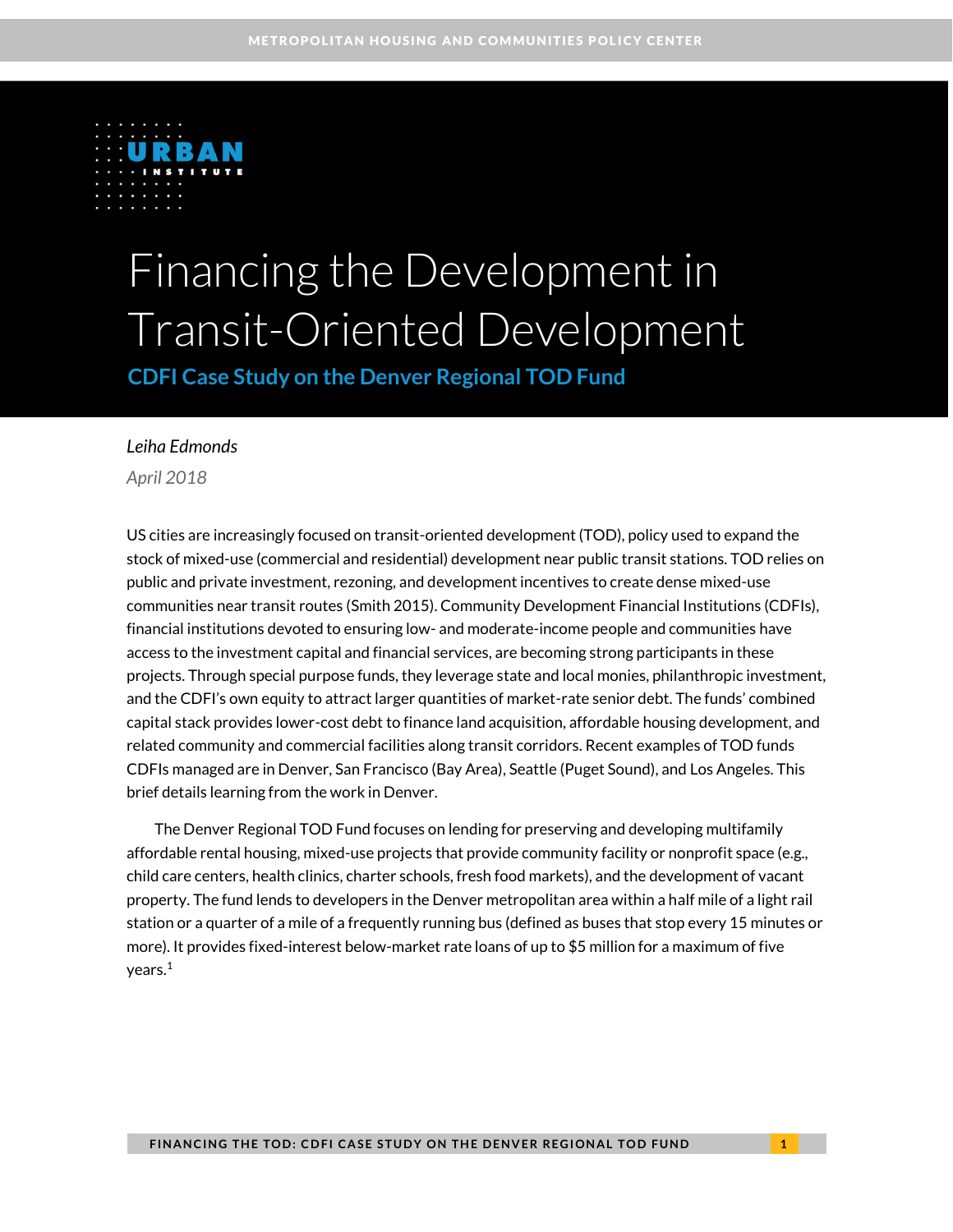#### BOX 1

#### **The Urban Institute's Collaboration with JPMorgan Chase**

The Urban Institute is collaborating with JPMorgan Chase over five years to inform and assess JPMorgan Chase's philanthropic investments in key initiatives. One of these is Partnerships for Raising Opportunity in Neighborhoods (PRO Neighborhoods), a \$125 million, five-year initiative to identify and support custom solutions for the unique challenges facing disadvantaged neighborhoods in US cities, with community development financial institutions (CDFIs) as critical partners in that effort. The goals of the collaboration include using data and evidence to inform JPMorgan Chase's philanthropic investments and informing the larger fields of policy, philanthropy, and practice. Urban Institute research is exploring the complexity of how to build CDFI capacity and impact, recognizing the diverse ways CDFIs serve their target communities. This case study highlights a program that illustrates the role that CDFIs can have in promoting equitable development at the municipal level.

The idea for the fund was developed in the mid-2000s following regional passage of a sales tax, known as "FasTracks," that would enable the region to build out a transit system over a decade. Denver area residents, community groups, and CDFIs came together to discuss the region's plan, with an emphasis on ensuring the investment in transit would benefit historically low- and moderate-income neighborhoods near existing or proposed transit lines and did not displace low-income residents because of rising land prices and rents. This strategy became known as "equitable TOD." The Denver wing of the national CDFI, Enterprise Community Partners' (Enterprise), became involved early in the planning process, supporting the equitable TOD strategy. Enterprise shared insights on how to provide capital that could help preserve affordable housing and inform site-plan control to make sure that TOD land development was designed with community input. $2$ 

To effectively create and preserve affordable housing and community facilities near transit, Enterprise, the city and county of Denver, the Colorado Housing and Finance Authority, and the Colorado Division of Housing partnered with the Gates Family Foundation, the Rose Community Foundation, the Denver Foundation, the John D. and Catherine T. MacArthur Foundation, the Ford Foundation, Mile High Community Loan Fund, Mercy Loan Fund, US Bank, Wells Fargo, and First Bank to establish the Denver Regional TOD Fund (the fund).<sup>3</sup> Structured as a unique blend of risk and return requirements, the fund is capitalized with \$24 million of acquisition loan capital available to qualified borrowers with a plan to preserve or create affordable housing in proximity to public transit throughout the seven-county metro Denver region. The fund's goal is to support the creation and preservation of 2,000 affordable housing units by 2024 through strategic property acquisition in both current and future transit corridors.<sup>4</sup>

The fund is designed to allow affordable housing and community developers—nonprofits, forprofits, and housing authorities alike—to acquire and hold strategic transit-accessible properties for preservation or future development purposes. By providing flexible financing terms and a streamlined underwriting and closing process, the fund allows qualified borrowers to react to opportunities and compete with other potential buyers who may not have affordable housing in their plans.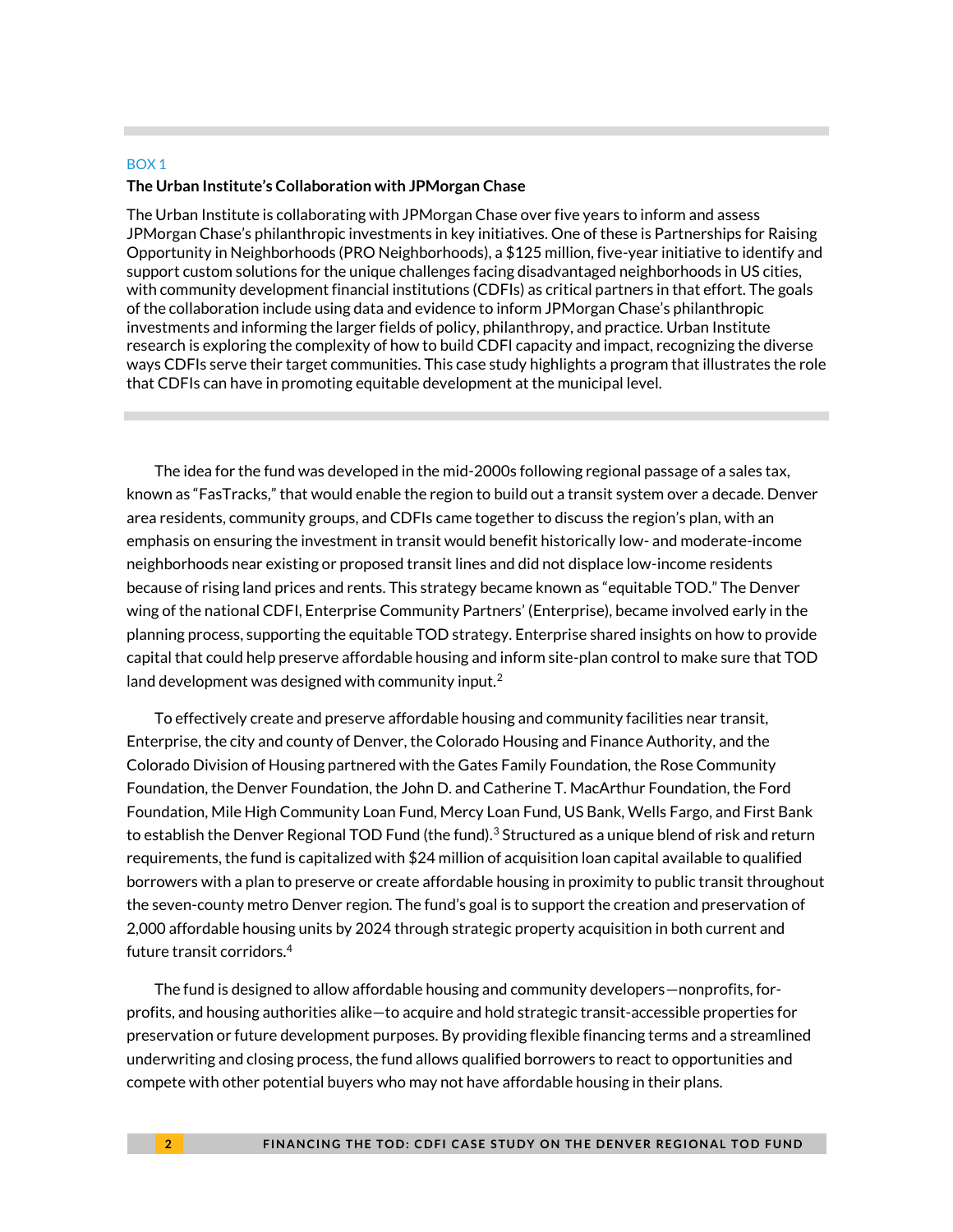Before expanding to a regional, multiborrower resource in late 2014, the TOD Fund operated only in the city of Denver and with a single borrower, the Urban Land Conservancy.<sup>5</sup> In just three years, the fund deployed over \$15 million to make eight acquisitions throughout the city, creating a pipeline of 570 affordable homes, a new public library, and well over 100,000 square feet of supportive commercial and nonprofit space, all in proximity to public transit.

Enterprise staff note that CDFIs are often a natural fit for managing TOD funds because of their ability to do things "soup to nuts," from early planning on how to provide seed capital to long-term lending for housing developers. In addition, CDFIs that are active partners with community organizations and local governments better understand the complex politics and potential risks of TOD displacing long-term low-income residents because of TOD impact on property value in hot real-estate markets (Yu, Pang, and Zhang 2017). CDFIs are well positioned to inform and support equitable development policies that include the preservation and expansion of affordable housing in transit corridors as well as to negotiate community benefit agreements with large private developers (Pollack, Bluestone, and Billingham 2010).

Although many cities and regions are interested in creating their own TOD funds, CDFI staff who manage the fund in Denver recommend that before thinking about a fund and financing strategies, municipalities must engage their residents around the investment in TOD and identify the core problem TOD is meant to solve. Is the purpose to increase transit ridership, expand the availability of affordable housing, or support dense commercial development in proximity to public transit? CDFIs are best able to deploy capital for development and address financing gaps on TOD projects when the municipality has done the work of designing effective policy supports. Enterprise notes that in comparison with other new TOD funds, Denver strikes a balance between regulating developers and preserving and developing affordable housing in a high-growth market. For example, the fund encourages rather than requires affordable housing development, allowing developers to access state and local affordable housing tax credits on projects, in addition to the low-income housing tax credit, but not penalizing developers that do not include affordable units.<sup>6</sup> In addition, the fund is not bound by the traditionally longer loan approval process or credit committees of banks or traditional lenders to allow nonprofit borrowers to access loans faster.

CDFIs and municipalities interested in developing TOD funds can continue to learn from the successes and challenges of existing funds. The Denver Regional TOD Fund's creation shows the value of city partnerships with philanthropy and with CDFIs as well as the benefit of a streamlined process for accessing loans. CDFIs in collaboration with community organizations, community development corporations, and local lawmakers can impact the formulation of state and local equitable TOD policy and provide new opportunities to creatively fund and develop affordable housing and community facilities near public transit.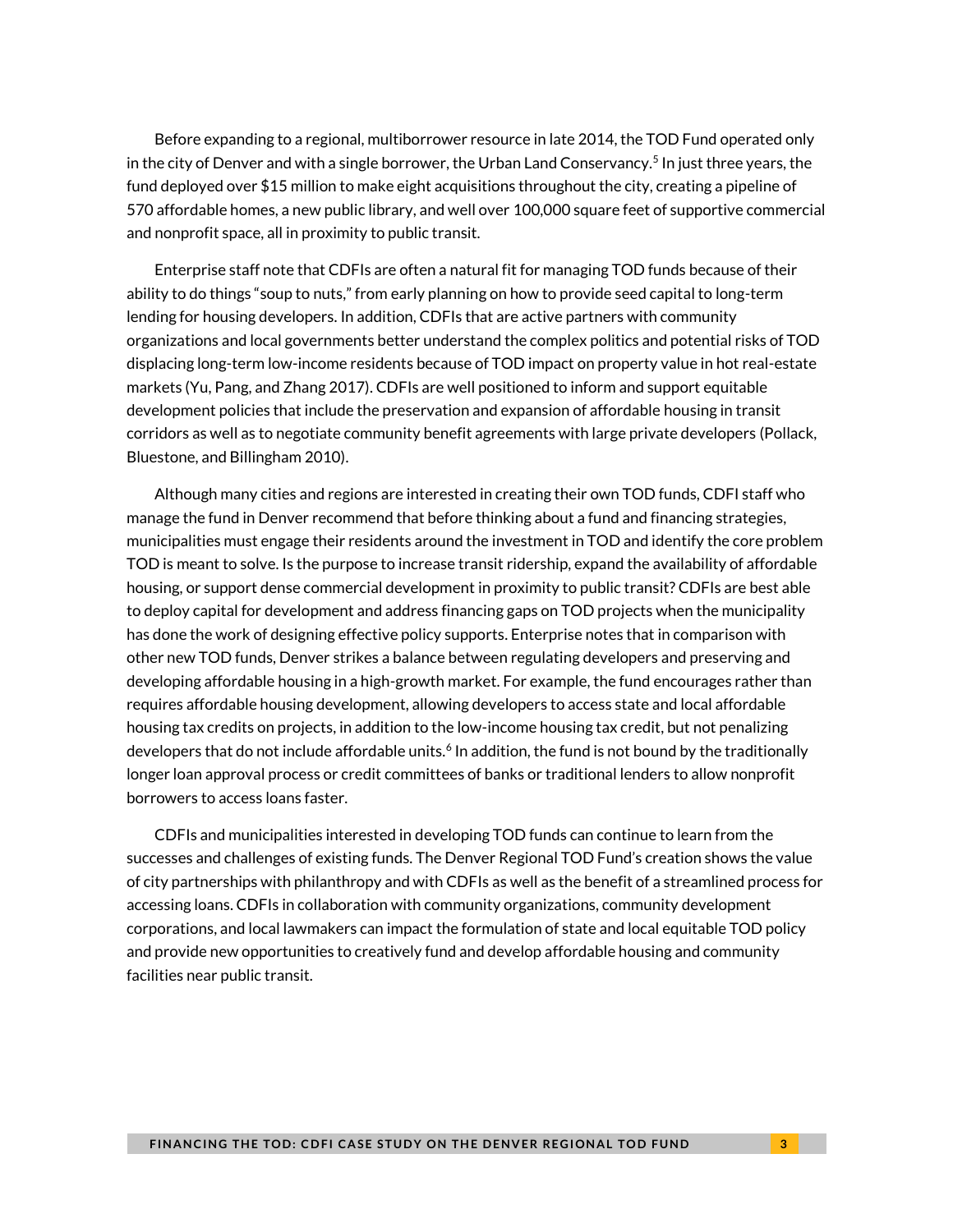# **Notes**

- 1 "Denver Regional Tod Fund Term Sheet," Enterprise Community Partners, updated March 29, 2018, [https://www.enterprisecommunity.org/financing-and-development/community-loan-fund/denver-regional](https://www.enterprisecommunity.org/financing-and-development/community-loan-fund/denver-regional-tod-fund-term-sheet)[tod-fund-term-sheet.](https://www.enterprisecommunity.org/financing-and-development/community-loan-fund/denver-regional-tod-fund-term-sheet)
- <sup>2</sup> From interview with Enterprise, 2/2/2018.
- <sup>3</sup> Enterprise Community Partners, "Denver Regional Transit [Oriented Development \(TOD\) Fund](https://www.enterprisecommunity.org/sites/default/files/regional-tod-fund-feb-2015.pdf)" (Columbia, MD: Enterprise Community Partners, 2015).
- <sup>4</sup> Enterprise Community Partners, "[Denver Regional Transit Oriented Development \(TOD\) Fund](https://www.enterprisecommunity.org/sites/default/files/regional-tod-fund-feb-2015.pdf)."
- <sup>5</sup> From interview with Enterprise, 2/2/2018.
- <sup>6</sup> From interview with Enterprise, 2/2/2018.

### References

- Pollack, Stephanie, Barry Bluestone, and Chase Billingham. 2010. *[Maintaining Diversity I](http://www.northeastern.edu/dukakiscenter/wp-content/uploads/2011/12/TRN_Equity_final.pdf)n America ' s Transit-Rich [Neighborhoods](http://www.northeastern.edu/dukakiscenter/wp-content/uploads/2011/12/TRN_Equity_final.pdf)*. Boston: Dukakis Center for Urban and Regional Policy at Northeastern University.
- Smith, Kyle. 2015. *Putting Places First: Targeting [Infrastructure Improvements to Spur Investment](http://www.cnt.org/sites/default/files/publications/CNT_PuttingPlacesFirst.pdf) in Priority Development [Areas](http://www.cnt.org/sites/default/files/publications/CNT_PuttingPlacesFirst.pdf)*. Chicago: Center for Neighborhood Technology.
- Yu, Haitao, Hao Pang, and Ming Zhang. 2017. "Value‐Added Effects of Transit‐Oriented Development: The Impact of Urban Rail on Commercial Property Values with Consideration of Spatial Heterogeneity." *Papers in Regional Science*.